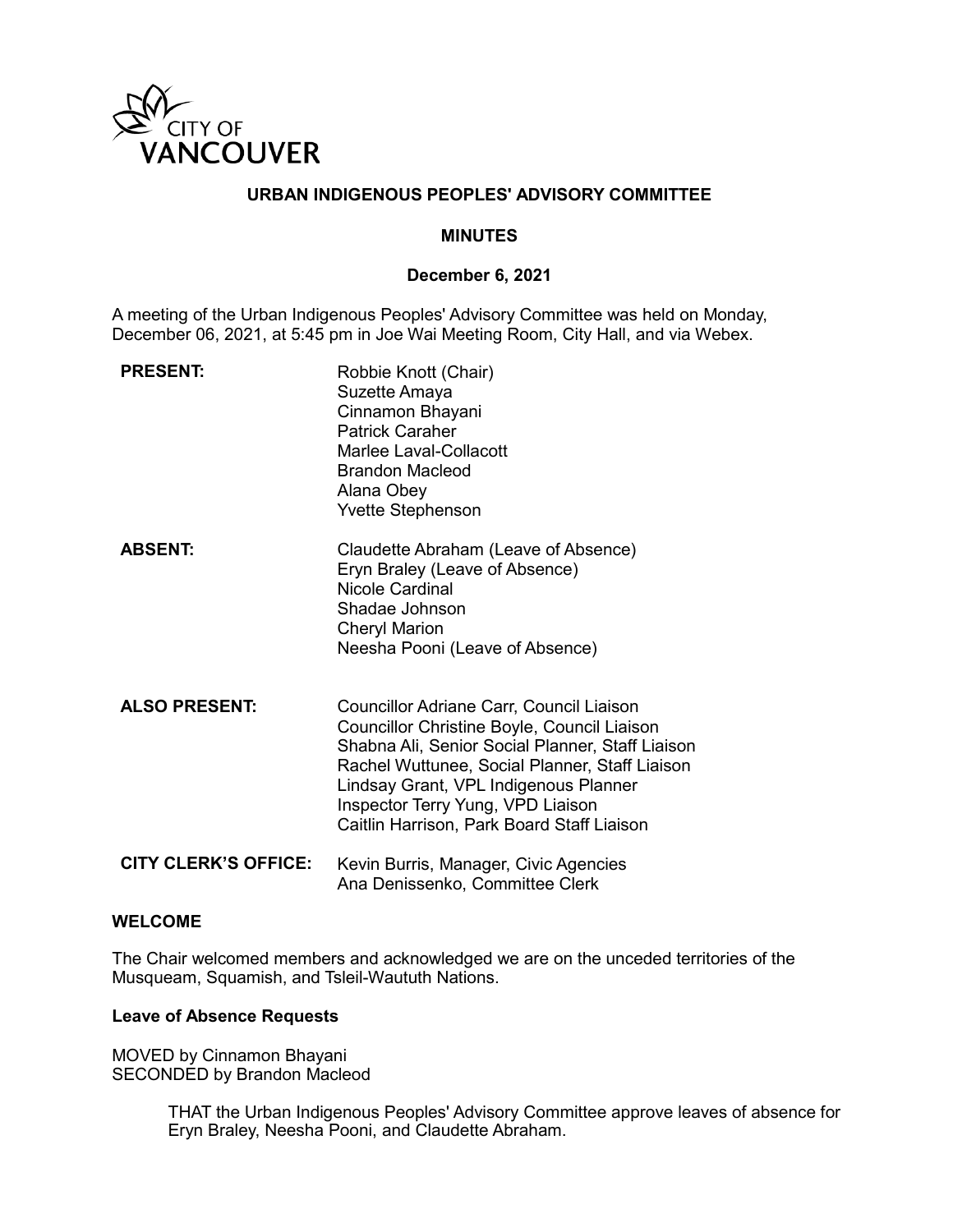### CARRIED UNANIMOUSLY

### **Approval of Minutes**

MOVED by Brandon Macleod SECONDED by Marlee Laval-Collacott

> THAT the Urban Indigenous Peoples' Advisory Committee approve the Minutes from the meeting of October 25, 2021, as circulated.

CARRIED UNANIMOUSLY

### **1. Lillian Howard Memorial**

Committee members, liaisons, and staff shared their memories of Lillian Howard.

Councillor Boyle suggested that the Committee put forward a recommendation for a civic asset to be named after Lillian Howard.

### **2. MMIWG2S+ (Standing Agenda Item)**

Rachel Wuttunee shared updates on the City's MMIWG2S+ work and outlined next steps for Phase II of the project.

Shabna Ali suggested holding a separate working session on MMIWG2S+, and proposed Monday, January 17, 2022, from 5:30 – 7:30 pm.

Shabna Ali informed the Committee that MMIWG2S+ funding ends in June 2022; further funding is included in the supplementary budget for 2022, but it will be up to Council to decide whether to continue fund the project.

Following discussion, it was

MOVED by Marlee Laval-Collacott SECONDED by Suzette Amaya

> THAT the Urban Indigenous Peoples' Advisory Committee recommend Mayor and Council fulfill the obligations as the City of Reconciliation by funding in the 2022 operating budget the following:

- Continued funding support in advancing MMIWG2S+ in implementing recommendations within the City of Vancouver
- Funding a Director of Indigenous Relations position within the City Manager's Office, to be filled by an Indigenous person

CARRIED UNANIMOUSLY

MOVED by Suzette Amaya